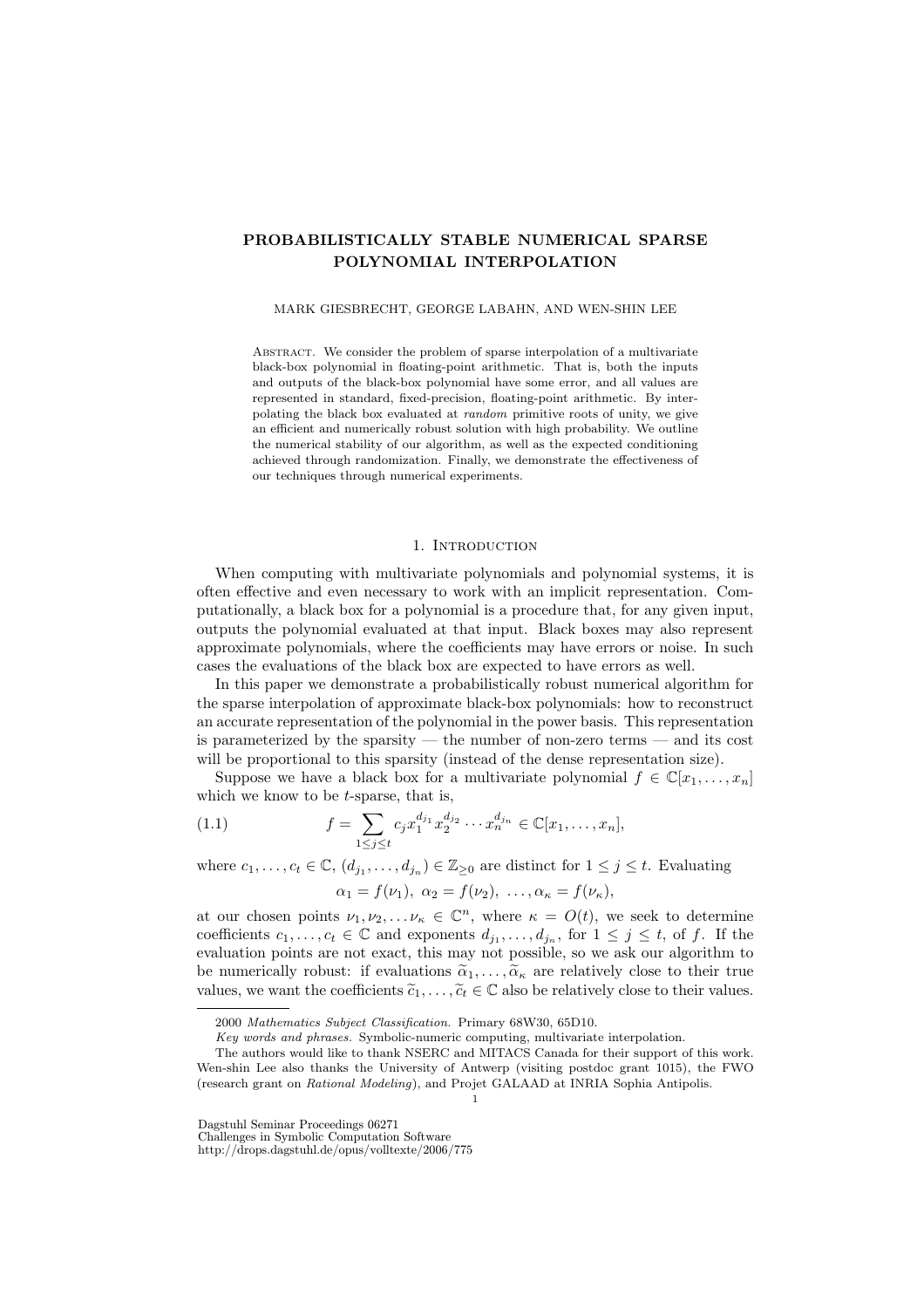The best known interpolation methods that are sensitive to the sparsity of the target polynomial are the algorithms of Ben-Or/Tiwari [3] and of Zippel [19]. Although both approaches have been generalized and improved (see [20, 11, 10, 18]), they all depend upon exact arithmetic. With recent advances in approximate polynomial computation, we are led to investigate sparse interpolation in an approximate setting.

The problem of multivariate polynomial interpolation is not new, with early work going back at least to Kronecker [13, 6]. More recently there has been much activity on the topic, of both an algorithmic and mathematical nature [14]. To our knowledge, none of the previous numerical work has considered the problems of identifying the (sparse) support and sparse multivariate interpolation. On the other hand, sparsity is considered in a different, bit-complexity model, using arbitrary precision arithmetic by Mansour [15], who presents a randomized algorithm for interpolating a sparse integer polynomial from (limited precision) interpolation points (wherein bits of guaranteed accuracy can be extracted at unit cost).

In Section 2, we describe Prony's algorithm [16] for interpolating a sum of exponential functions, which is very similar to the sparse polynomial interpolation of Ben-Or and Tiwari [3]. Then we adapt the Ben-Or/Tiwari method to floating-point arithmetic and identify the numerical difficulties.

In Section 3, we outline the numerical behaviour of our algorithm and sensitivity of the underlying problems. We show that the stability of our algorithm is governed by  $||V^{-1}||^2/\min |c_j|$ , where V is a Vandermonde matrix of the non-zero terms in the polynomial evaluated at the sample points. The coefficients  $c_1, \ldots, c_t$  are intrinsic to the problem, and having one of them too small may indicate an incorrect choice of t. On the other hand, the condition of V (as indicated by  $||V^{-1}||$ ) is really a property of the method, and we address this directly.

Our key innovation is the use of evaluation points at random roots of unity, which allows reconstructing the multivariate exponents by the Chinese remainder algorithm and adds considerable stability by avoiding large variations in magnitude when evaluating polynomials of high degree. In particular, the associated Vandermonde matrix  $V$  will have entries which are roots of unity. Still, difficulties can arise when different term values in the polynomial are clustered, and a naive floating point implementation of Ben-Or/Tiwari may be unstable. It is the choice of a random primitive root of unity which removes this clustering with high probability.

In Section 4, we experiment with the effects of varying noise and term clustering and the potential numerical instability it can cause. We demonstrate the effectiveness of randomization at increasing stability dramatically, with high probability, in such circumstances.

# 2. Prony and Ben-Or/Tiwari's methods for interpolation

We describe Prony's method for interpolating a sum of exponentials and the related Ben-Or/Tiwari algorithm for multivariate polynomials. Then we present our modification of the Ben-Or/Tiwari algorithm in floating-point arithmetic.

2.1. Prony's method. Prony's method interpolates a univariate function as a sum of exponentials: it determines  $c_1, \ldots, c_t \in \mathbb{C}$  and  $\mu_1, \ldots, \mu_t \in \mathbb{C}$  such that

(2.1) 
$$
F(x) = \sum_{j=1}^{t} c_j e^{\mu_j x} \text{ with } c_j \neq 0.
$$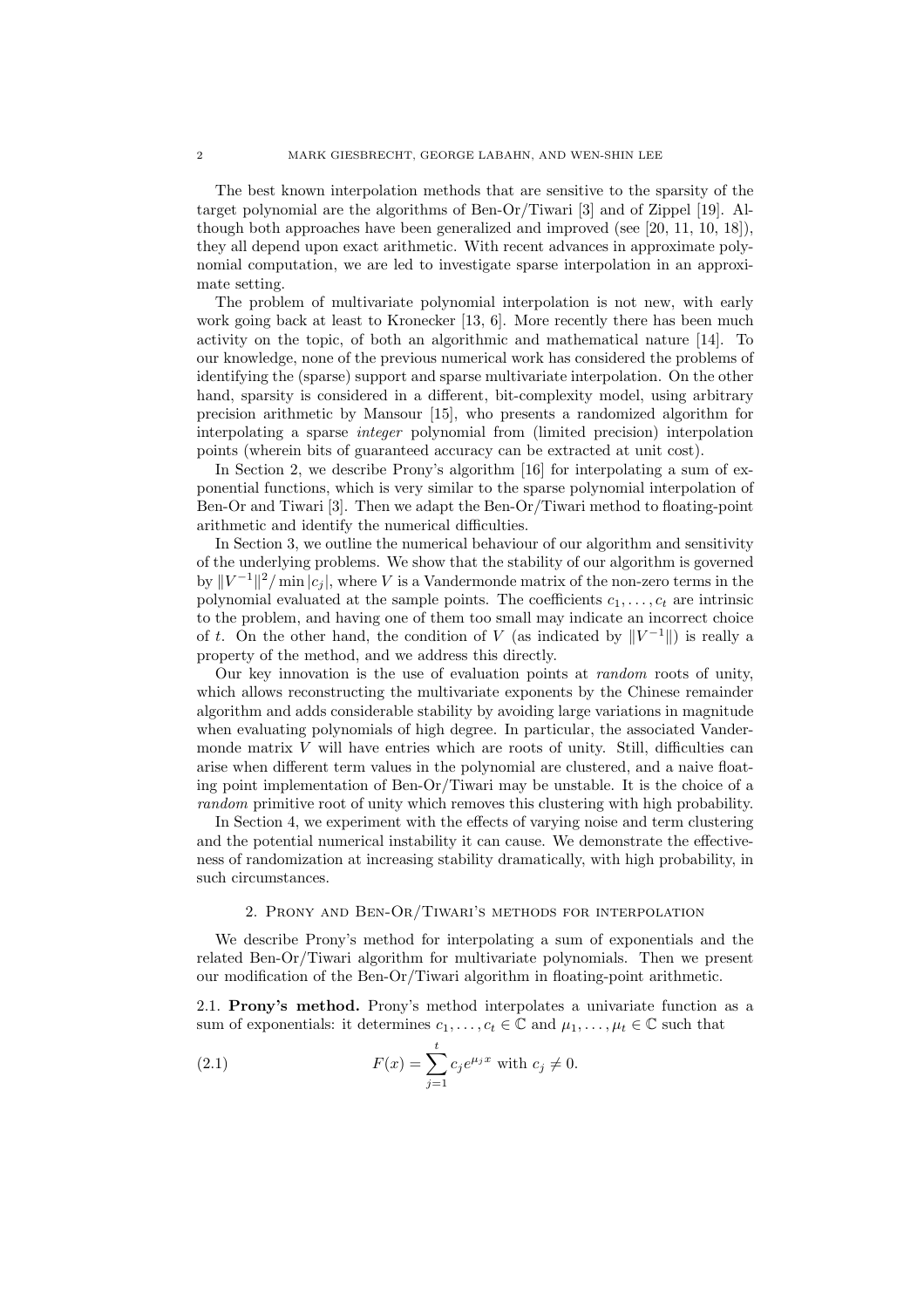If  $b_j = e^{\mu_j}$ , by evaluating  $F(0), F(1), \ldots, F(2t-1)$  we obtain a non-linear system of 2t equations relating the 2t variables  $\mu_1, \ldots, \mu_t, c_1, \ldots, c_t$ . Prony's method solves this non-linear system by converting it into the root finding of a single, univariate polynomial, and the solving of linear equations. Let  $\Lambda(z)$  be the monic polynomial having the  $b_i$ 's as zeros:

$$
\Lambda(z) = \prod_{j=1}^{t} (z - b_j) = z^t + \lambda_{t-1} z^{t-1} + \cdots \lambda_1 z + \lambda_0.
$$

Then  $\lambda_0, \ldots, \lambda_{t-1}$  satisfy

$$
\begin{bmatrix}\nF(0) & F(1) & \dots & F(t-1) \\
F(1) & F(2) & \dots & F(t) \\
\vdots & \vdots & \ddots & \vdots \\
F(t-1) & F(t) & \dots & F(2t-2)\n\end{bmatrix}\n\begin{bmatrix}\n\lambda_0 \\
\lambda_1 \\
\vdots \\
\lambda_{t-1}\n\end{bmatrix} = -\n\begin{bmatrix}\nF(t) \\
F(t+1) \\
\vdots \\
F(2t-1)\n\end{bmatrix}.
$$

After solving the above system for  $\lambda_0, \ldots, \lambda_{t-1}$  of  $\Lambda(z), b_1, \ldots, b_t$  (hence  $\mu_1, \ldots, \mu_t$ ) can be determined by finding the roots of  $\Lambda(z)$ . The remaining unknown  $c_1, \ldots, c_t$ can be computed by solving the transposed Vandermonde system:

.

(2.2) 
$$
\begin{bmatrix} 1 & \cdots & 1 \\ b_1 & \cdots & b_t \\ \vdots & \ddots & \vdots \\ b_1^{t-1} & \cdots & b_t^{t-1} \end{bmatrix} \begin{bmatrix} c_1 \\ c_2 \\ \vdots \\ c_t \end{bmatrix} = \begin{bmatrix} F(0) \\ F(1) \\ \vdots \\ F(t-1) \end{bmatrix}
$$

2.2. The Ben-Or/Tiwari method. For a given black-box polynomial  $f$  with  $n$ variables, in exact arithmetic the Ben-Or/Tiwari method finds coefficients  $c_j$  and integer exponents  $(d_{j_1},...,d_{j_n})$  such that for  $1 \leq j \leq t$ ,

(2.3) 
$$
f(x_1,...,x_n) = \sum_{j=1}^t c_j x_1^{d_{j_1}} \cdots x_n^{d_{j_n}},
$$

with  $c_1, \ldots, c_t \neq 0$ . Let  $\beta_j(x_1, \ldots, x_n) = x_1^{d_{j_1}} \cdots x_n^{d_{j_n}}$  be the *j*th term in *f*, and

$$
b_j = \beta_j(\omega_1, \dots, \omega_n) = \omega_1^{d_{j_1}} \cdots \omega_n^{d_{j_n}}
$$

with  $\omega_1, \ldots, \omega_n \in \mathsf{D}$  pairwise relatively prime, where  $\mathsf{D}$  is a unique factorization domain. Note that  $b_j^k = \beta_j(\omega_1^k, \dots, \omega_n^k)$  for any power k.

If we set  $F(k) = f(\omega_1^k, \dots, \omega_n^k)$ , the Ben-Or/Tiwari algorithm solves for  $b_j$  and  $c_j$  similar to the Prony's method. That is, it finds a generating polynomial  $\Lambda(z)$ , determines its roots, and solves a Vandermonde system. Once the individual terms  $b_j$  are found as the roots of  $\Lambda(z) = 0$ , the exponents  $(d_{j_1}, \ldots, d_{j_n})$  are determined by looking at their unique factorizations:  $b_j = \omega_1^{d_{j_1}} \omega_2^{d_{j_2}} \dots, \omega_n^{d_{j_n}}$ .

We note that, we could also choose  $\omega_1, \ldots, \omega_n$  to be roots of unity of relatively prime order (i.e.,  $\omega_i^{p_i} = 1$ ,  $\omega_i^j \neq 1$  for  $1 \leq j < p_i$ , and  $p_i > \deg_{x_i} f$ ,  $\gcd(p_i, p_j) = 1$ whenever  $i \neq j$ ). Then, given  $b_j$ , we can again uniquely determine  $(d_{j_1}, \ldots, d_{j_n})$ .

2.3. A modified numeric Ben-Or/Tiwari algorithm. If the steps of the Ben-Or/Tiwari algorithm are directly implemented in floating-point arithmetic, difficulties arise at various stages of the computation. The first difficulty is that the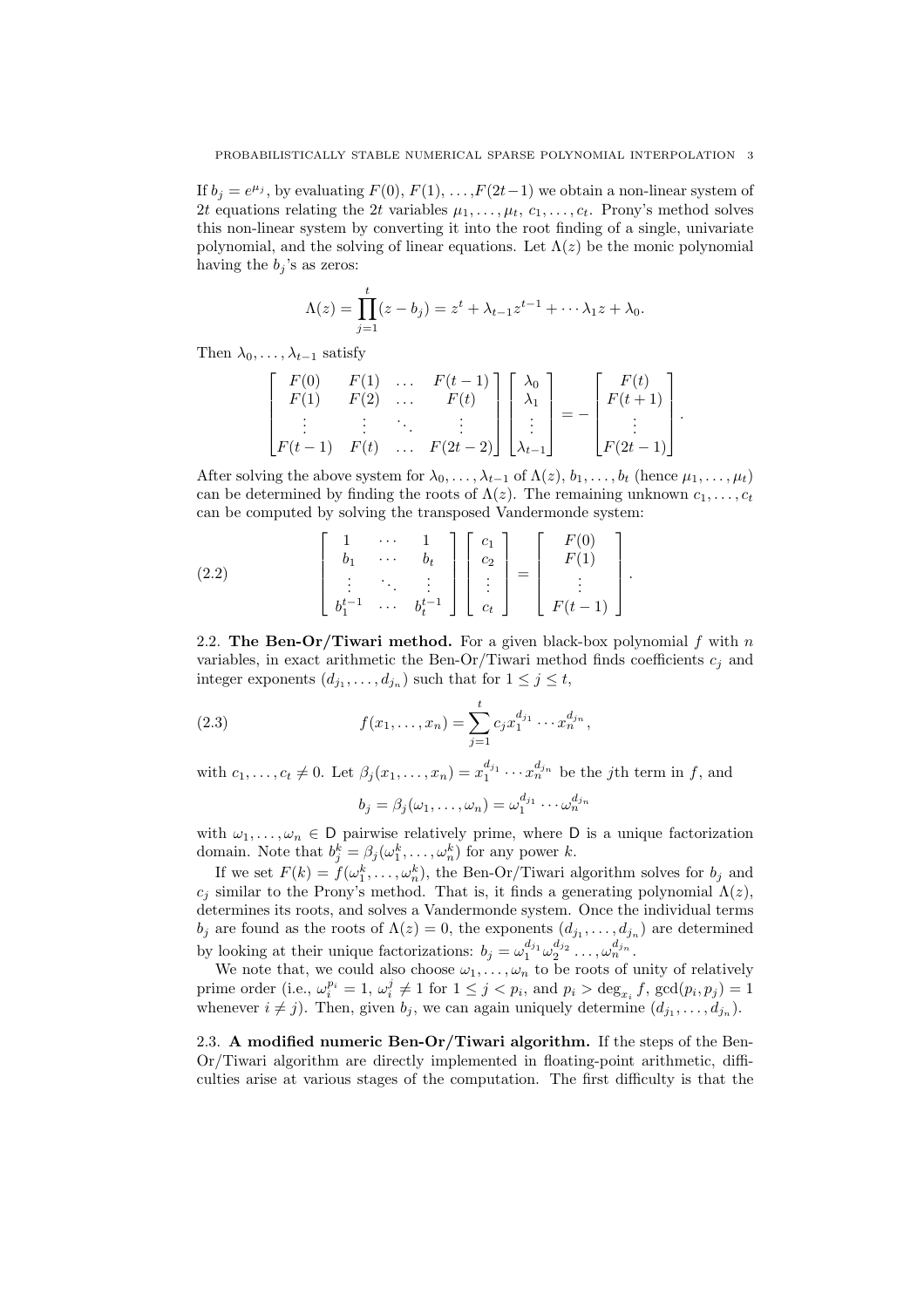subroutines for linear system solving and root finding may encounter significant numerical errors. The second difficulty is that we can no longer employ exact divisions to recover the exponents in a multivariate term.

While it is well-known that Hankel and Vandermonde matrices can often be ill-conditioned [1], this is particularly true when the input is real. Therefore, we modify the Ben-Or/Tiwari algorithm by evaluating at primitive roots of unity. This turns out to improve the conditioning problems of the encountered Hankel and Vandermonde systems (see Subsection 3.1), and has the added advantage that it allows for the recovering of the exponent of each variable in a multivariate term. We now assume we have an upper bound on the degree of each variable in  $f$ . Let f be as in (2.3). Choose  $p_1, \ldots, p_n \in \mathbb{Z}_{\geq 0}$  pairwise relatively prime such that  $p_k > \deg_{x_k} f$  for  $1 \leq k \leq n$ . The root of unity  $\omega_k = \exp(2\pi i/p_k)$  has order  $p_k$ , which is relatively prime to the product of other  $p_j$ 's. Now consider the following sequence for interpolation with  $\omega_k = \exp(2\pi i/p_k)$ :

(2.4) 
$$
\alpha_s = f(\omega_1^s, \omega_2^s, \dots, \omega_n^s) \text{ for } 0 \le s \le 2t - 1.
$$

Setting  $m = p_1 \cdots p_n$  and  $\omega = \exp(2\pi i/m)$ , we see  $\omega_k = \omega^{m/p_k}$  for  $1 \le k \le n$ .

Each term  $\beta_j(x_1,\ldots,x_n)$  in f is evaluated as  $\beta_j(\omega_1, \ldots, \omega_n) = \omega^{d_j}$ , and each  $d_j$  can be computed by rounding  $\log_{\omega}(\omega^{d_j}) = \log_{\omega}(\beta_j(\omega_1, \ldots, \omega_n))$  to the nearest integer. Note that this logarithm is defined in modulo  $m = p_1 \cdots p_n$ . Because  $p_k$ 's are relatively prime, the exponent for each variable  $(d_{j_1}, \ldots, d_{j_n}) \in \mathbb{Z}_{\geq 0}^n$  can be uniquely determined by the reverse steps of the Chinese remainder algorithm (see, e.g., [9]). That is, we have  $d_j \equiv d_{j_k} \mod p_k$  for  $1 \leq k \leq n$  and

(2.5) 
$$
d_j = d_{j_1} \cdot \left(\frac{m}{p_1}\right) + \dots + d_{j_n} \cdot \left(\frac{m}{p_n}\right).
$$

We present our modified Ben-Or/Tiwari algorithm.

## Algorithm: ModBOTInterp

Input:  $\triangleright$  a floating-point black box f: the target polynomial;

- $\rightarrow t$ , the number of terms in f;
- $\blacktriangleright$   $D_1, \ldots, D_n: D_k \geq \deg(f_{x_k}).$

Output: $\bullet$  c<sub>j</sub> and  $(d_{j_1}, \ldots, d_{j_n})$  for  $1 \leq j \leq t$  such that  $\sum_{j=1}^t c_j x_1^{d_{j_1}} \cdots x_n^{d_{j_n}}$  approximately interpolates f.

(1) [Evaluate  $f$  at roots of unity.]

(1.1) Choose  $p_1, \ldots, p_n$  pairwise relatively prime and  $p_j > D_j$ . Let  $m =$  $p_1 \cdots p_n$ ,  $\omega = \exp(2\pi i/m)$ , and  $\omega_k = \exp(2\pi i/p_k) = \omega^{m/p_k}$ .

- (1.2) Evaluate  $\alpha_s = f(\omega_1^s, \omega_2^s, \dots, \omega_n^s), 0 \le s \le 2t 1.$
- (2) [Recover  $(d_{j_1},...,d_{j_n}).$ ]

(2.1) Solve the associated Hankel system  $\overline{z}$ 

(2.6) 
$$
\begin{bmatrix}\n\alpha_0 & \cdots & \alpha_{t-1} \\
\alpha_1 & \cdots & \alpha_t \\
\vdots & \ddots & \vdots \\
\alpha_{t-1} & \cdots & \alpha_{2t-2}\n\end{bmatrix}\n\begin{bmatrix}\n\lambda_0 \\
\lambda_1 \\
\vdots \\
\lambda_{t-1}\n\end{bmatrix} = -\n\begin{bmatrix}\n\alpha_t \\
\alpha_{t+1} \\
\vdots \\
\alpha_{2t-1}\n\end{bmatrix}.
$$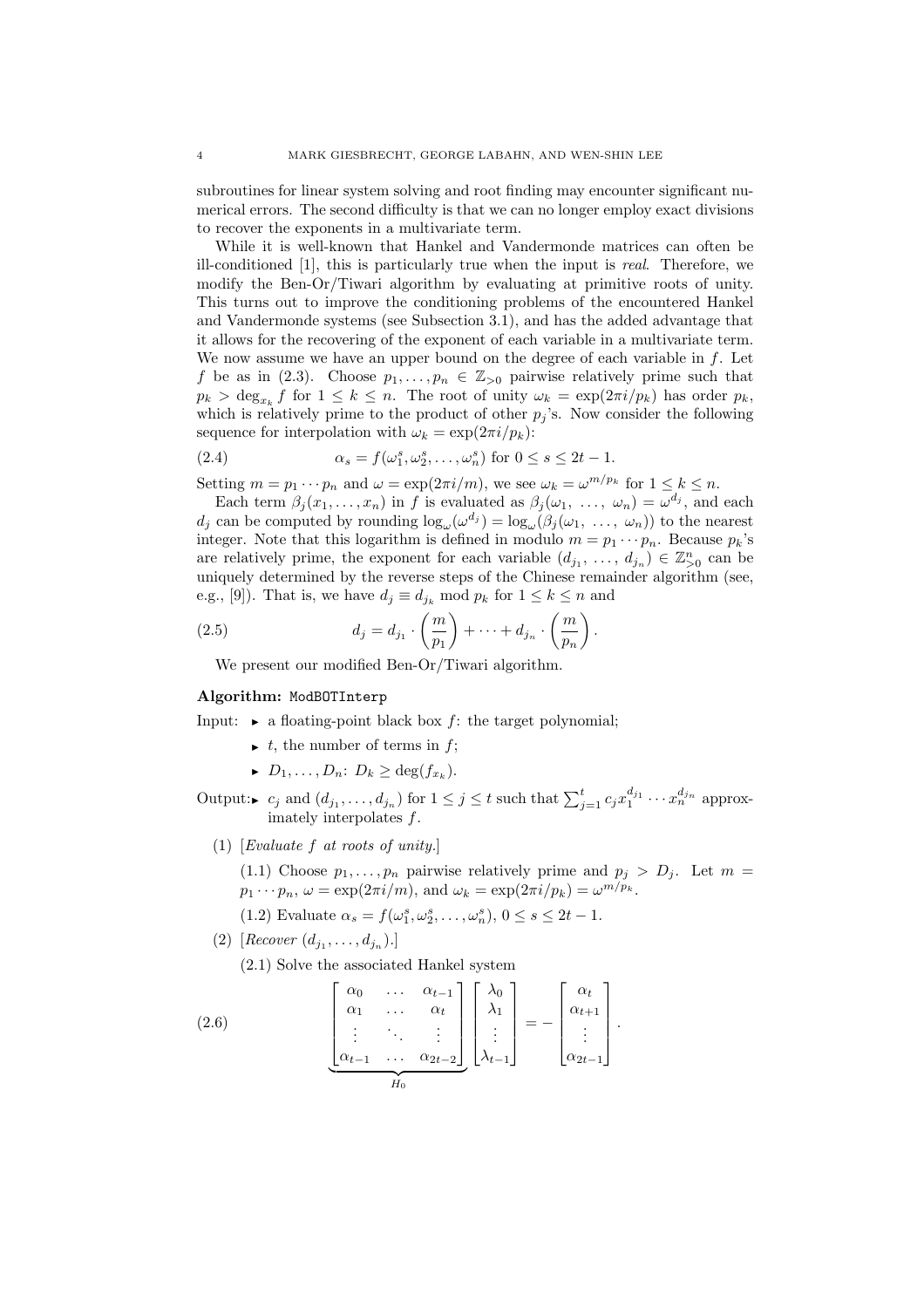(2.2) Find roots  $b_1, ..., b_t$  for  $\Lambda(z) = z^t + \lambda_{t-1} z^{t-1} + ... + \lambda_0 = 0$ .

(2.3) Recover  $(d_{j_1},...,d_{j_n})$  from  $d_j = \text{round}(\log_{\omega} b_j)$  via (2.5) by the reverse Chinese remainder algorithm.

(3) [Compute the coefficients  $c_i$ .]

Solve an associated Vandermonde system: (now  $\beta_j = x_1^{d_{j_1}} \cdots x_n^{d_{j_n}}$  are recovered,  $\tilde{b}_i$  can be either  $b_i$  or  $\beta_i(\omega_1, \ldots, \omega_n)$ )

$$
(2.7) \qquad \begin{bmatrix} 1 & \cdots & 1 \\ \tilde{b}_1 & \cdots & \tilde{b}_t \\ \vdots & \ddots & \vdots \\ \tilde{b}_1^{t-1} & \cdots & \tilde{b}_t^{t-1} \end{bmatrix} \begin{bmatrix} c_1 \\ c_2 \\ \vdots \\ c_t \end{bmatrix} = \begin{bmatrix} \alpha_0 \\ \alpha_1 \\ \vdots \\ \alpha_{t-1} \end{bmatrix}.
$$

3. Sensitivity analysis and randomized conditioning

Now we focus on the numerical accuracy of the interpolation algorithm presented in the previous section. We introduce a randomized technique which will dramatically improve the expected numerical stability of our algorithm.

The Ben-Or/Tiwari algorithm first recovers the polynomial support. That is, it determines which terms are non-zero in the target polynomial. We look at its numerical sensitivity, and link it directly to the choice of sparsity  $t$  and the condition of the associated Vandermonde system  $V$ . After the non-zero terms are determined, we still need to separate the exponents of different variables and recover the corresponding coefficients, again via the Vandermonde system  $V$ . Finally, we show how randomization can substantially improve the conditioning of  $V$ , hence improve the stability of the entire interpolation process.

3.1. Conditioning of associated Hankel system. Consider the modified numeric Ben-Or/Tiwari algorithm in Subsection 2.3. To determine polynomial  $\Lambda(z)$  =  $z^{t} + \lambda_{t-1} z^{t-1} + \cdots + \lambda_{0}$ , we need to solve a Hankel system as in (2.6). In general, if polynomial  $f$  is evaluated at powers of real values, the difference between the sizes of varying powers will contribute detrimentally to the conditioning of the Hankel system. Such scaling problem is avoided in our method, since our  $H_0$  is formed from the evaluations on the unit circle.

Consider f in (2.3) at primitive roots of unity as in (2.4),  $\alpha_s = f(\omega_1^s, \omega_2^s, \dots, \omega_n^s)$ for  $0 \le s \le 2t-1$  and  $b_j = \beta_j(\omega_1, \ldots, \omega_n)$ . Define  $D = \text{diag}(c_1, \ldots, c_t)$ , 

$$
H_0 = \begin{bmatrix} \alpha_0 & \cdots & \alpha_{t-1} \\ \vdots & \ddots & \vdots \\ \alpha_{t-1} & \cdots & \alpha_{2t-2} \end{bmatrix} \text{ and } V = \begin{bmatrix} 1 & 1 & \cdots & 1 \\ b_1 & b_2 & \cdots & b_t \\ \vdots & \vdots & \ddots & \vdots \\ b_1^{t-1} & b_2^{t-1} & \cdots & b_t^{t-1} \end{bmatrix},
$$

then

$$
(3.1) \t\t H_0 = VDV^{\text{Tr}}
$$

Following proposition links the condition of  $H_0$  to the condition of V and to  $1/|c_j|$  of coefficients  $c_j$  in the target polynomial (for  $1 \leq j \leq t$ ).

.

Proposition 3.1.

(i) 
$$
||H_0^{-1}|| \ge \frac{1}{t} \max_j \frac{1}{|c_j|}
$$
, and  $||H_0^{-1}|| \ge \frac{||V^{-1}||^2}{\sum_{1 \le j \le t} |c_j|}$ .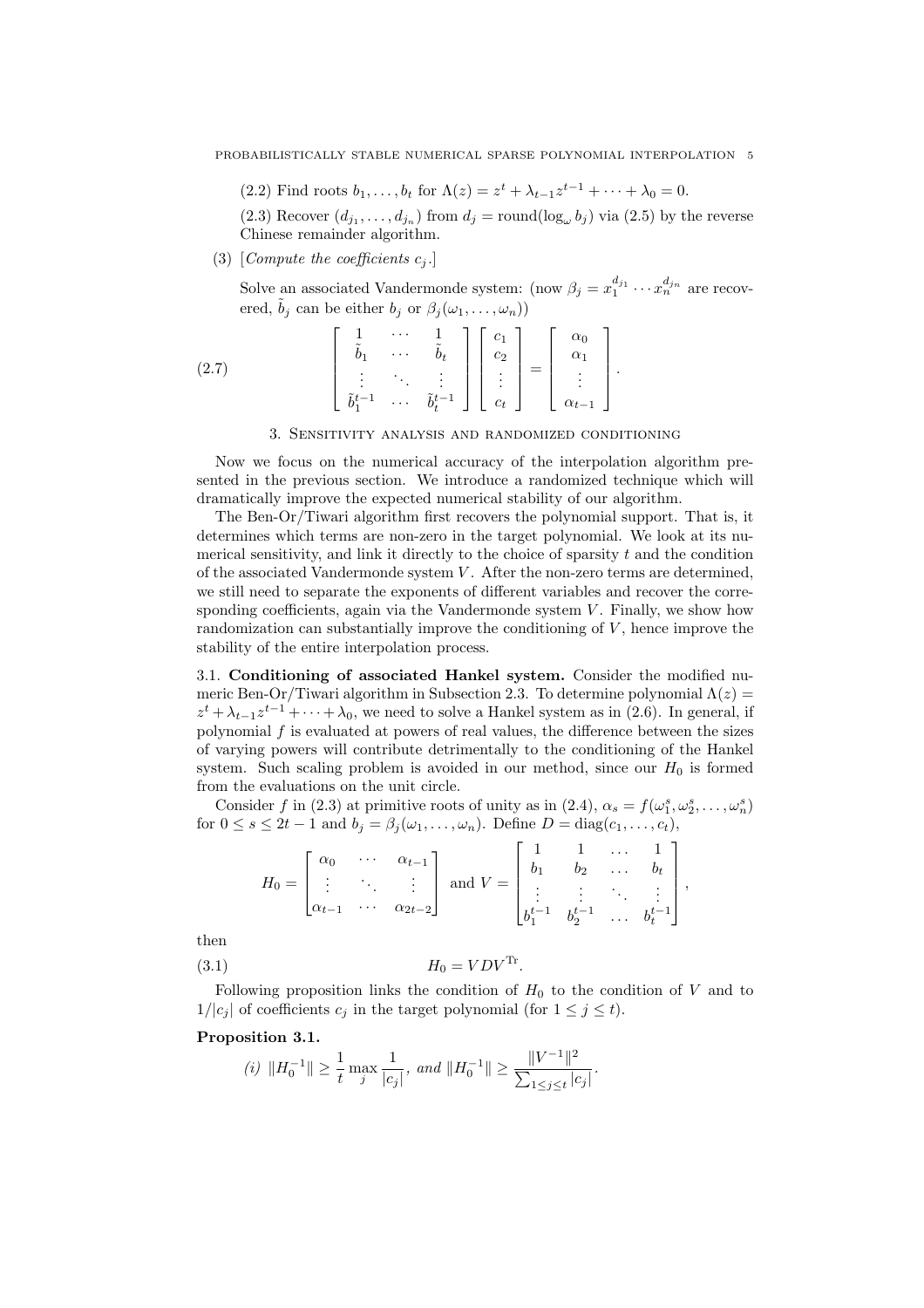6 MARK GIESBRECHT, GEORGE LABAHN, AND WEN-SHIN LEE

(*ii*) 
$$
||H_0^{-1}|| \le ||V^{-1}||^2 \cdot \max_j \frac{1}{|c_j|}
$$
.

Thus, bounds for  $||H_0^{-1}||$  involve both the (inverses of) coefficients of the interpolated polynomial  $c_1, \ldots, c_t$  and the condition of the Vandermonde system V. In some sense coefficients  $c_1, \ldots, c_t$  are intrinsic to a problem instance, and having them very small (hence with large reciprocals) means that we have chosen  $t$  too large. The Vandermonde matrix  $V$ , on the other hand, is intrinsic to our algorithm, and we will address its conditioning, and methods to improve this conditioning, in the following sections.

3.2. Root finding on the generating polynomial. In our modified numeric Ben-Or/Tiwari algorithm, we also need to find roots for  $\Lambda(z) = 0$ . In general, root finding can be very ill-conditioned to the perturbations in the coefficients [17].

However, due to our choice of evaluation points, all the roots  $b_i = \beta_i(\omega_1, \ldots, \omega_n)$ in (2.3) are on the unit circle. Using Wilkinson's argument for points on the unit circle, the condition can be improved, and is related to the separation  $b_1, \ldots, b_t$ .

**Theorem 3.1.** For polynomial  $f(x_1,...,x_n) = \sum_{j=1}^t c_j \beta_j(x_1,...,x_n)$  interpolated on the unit circle, let  $b_k$  be a zero of  $\Lambda(z)$  and  $\tilde{b_k}$  a zero of  $\Lambda(z) + \epsilon \Gamma(z)$ , then

(3.2) 
$$
|b_k - \tilde{b}_k| < \frac{\epsilon \cdot \|\Gamma(z)\|_1}{\|\prod_{j \neq k} (b_k - b_j)\|} + K\epsilon^2.
$$

Note that  $\epsilon \cdot ||\Gamma(z)||_1$  is an upper bound for the perturbation of the polynomial  $\Lambda(z)$  evaluated on the unit circle, which is also a measure of the size of a perturbation in the solution of the Hankel system (2.6). The value of  $\left| \prod_{j\neq k} (b_k - b_j) \right|$  is directly related to the condition of the Vandermonde system  $V$ , and depends on the distribution of  $b_j$ 's on the unit circle (see Subsection 3.5).

3.3. Separation of powers. After computing approximations  $\widetilde{b}_1, \ldots, \widetilde{b}_t$  for term values  $b_1, \ldots, b_t$ , we still need to consider the precision required for recovering the integer exponents (with respect to  $\omega = \exp(2\pi i/m)$ ) by taking the logarithms of  $b_j = \omega^{d_j}$  (with respect to  $\omega$ ), for  $1 \leq j \leq t$ , as in (2.5). Since each  $b_j$  lies on the unit circle, we only need to consider the argument of  $b_j$  in determining its logarithm with respect to  $\omega$  (i.e., we normalize  $b_j := b_j/|b_j|$ ).

Two consecutive mth roots of unity on the unit circle are separated by an angle of radian  $\frac{2\pi}{m}$ , and the distance between these two is bounded below by twice the sine of half the angle between them. In order to separate any two such points by rounding, one must have the computed values  $b_1, \ldots, b_t$  of  $b_1, \ldots, b_t$  correct to

$$
|b_j - \widetilde{b}_j| \le \frac{1}{2} |2 \sin(\frac{\pi}{m})| < \frac{\pi}{m}
$$
, and  $m = p_1 \cdots p_n$ ,

for  $1 \leq j \leq t$ , where  $p_k > \deg f_{x_k}$  for  $1 \leq k \leq n$ .

We note that  $\pi/m$  is not a particularly demanding bound, and is easily achieved (for fixed-precision, floating-point numbers) when  $H$  is well-conditioned, for reasonably size m. In particular, we need only  $O(\log m)$  bits correct to effectively identify the non-zero terms in our target sparse polynomial.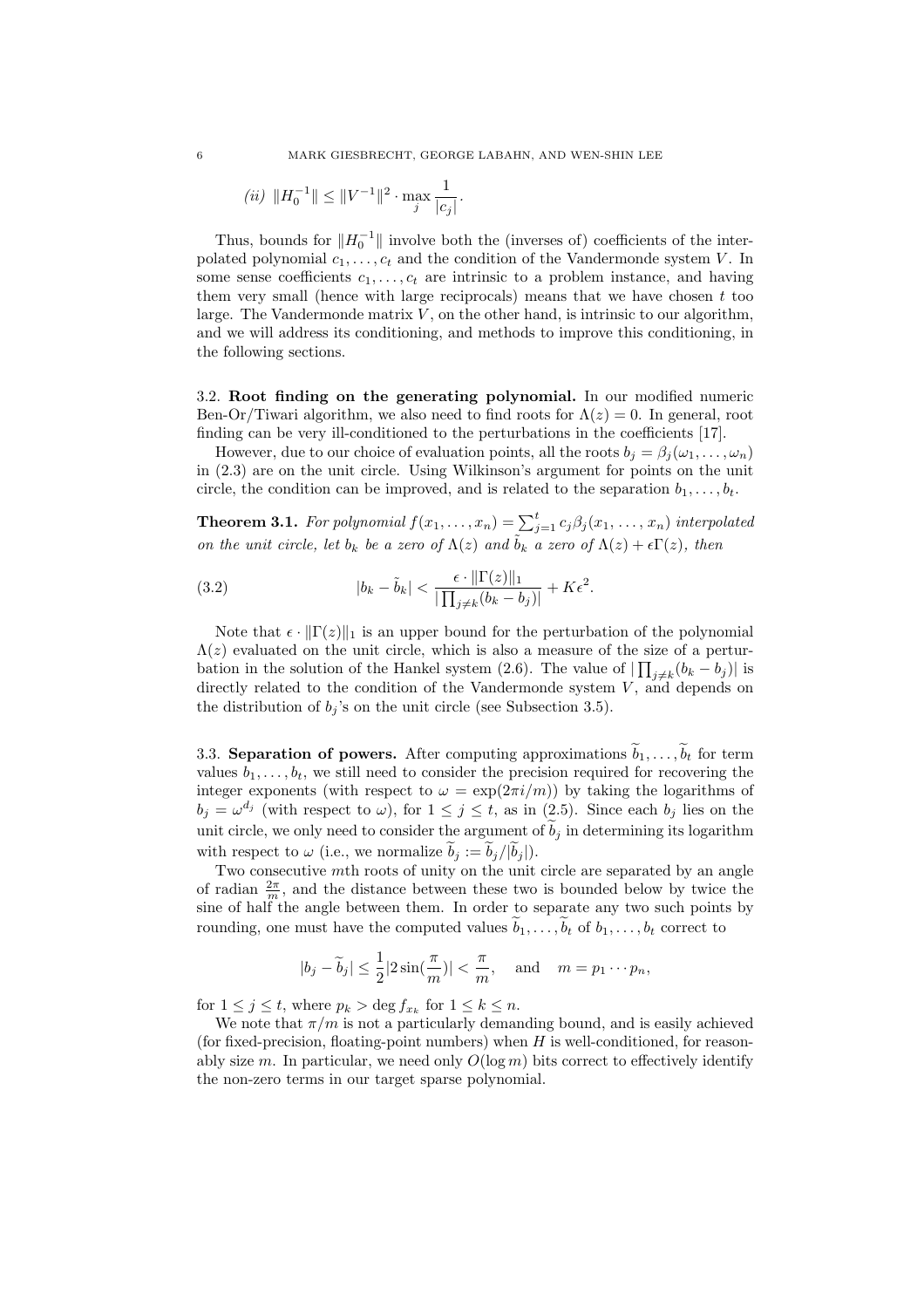3.4. Recovering the coefficients. Once the values of  $b_1, \ldots, b_t$ , and hence exponents of the non-zero terms, have been determined, it still remains to compute their coefficients  $c_1, \ldots, c_t$ . We can do this directly by solving the Vandermonde system  $V$  in equation (2.7) (Step 3 in algorithm ModBOTInterp). The main issue in this case is the condition of  $V$ . We examine this in Subsection 3.5.

3.5. Condition of the Vandermonde system. While Vandermonde matrices can be poorly conditioned [8, 1], our problem will be better behaved. First, all our nodes  $(b_1, \ldots, b_t)$  lie on the unit circle. For example, in the case of  $m \times m$ Vandermonde matrices, the 2-norm condition number has the optimal value of 1 when the nodes are all the mth roots of unity  $[7,$  example 6.4. A slightly less uniform sequence of nodes is studied in [5], where the nodes are chosen according uniform sequence of hodes is studied in [5], where the hodes are chosen according<br>to a Van der Corput sequence, to achieve a 2-norm condition number of  $\sqrt{2t}$  of a  $t \times t$  Vandermonde matrix (for any t). Both results suggest the possibility of well-conditioning of complex Vandermonde matrices.

When  $b_1, \ldots, b_t$  are all mth roots of unity (for  $m \geq t$ ) we have the following bounds for  $||V^{-1}||$  from [7]:

(3.3) 
$$
\max_{1 \le k \le t} \frac{1/\sqrt{t}}{\prod_{j \ne k} |b_j - b_k|} < ||V^{-1}|| \le \max_{1 \le k \le t} \frac{2^{t-1}\sqrt{t}}{\prod_{j \ne k} |b_j - b_k|}.
$$

These bounds may still be dependent exponentially on  $t$  and  $m$ , particularly if  $b_1, \ldots, b_t$  are clustered. In the worst case, we find

$$
||V^{-1}|| > \frac{1}{\sqrt{t}} \cdot \left(\frac{m}{2\pi(t-1)}\right)^{t-1}.
$$

For a more general discussion, see [2].

This indicates that as  $m$ , as well as  $t$ , gets larger, the condition of  $V$  can get dramatically worse, particularly if m is large. For example, if  $m = 1000$  (which might occur with a tri-variate polynomial of degree 10 in each variable) with 10 terms, V could have condition number greater than  $10^{16}$ . This is quite worrisome, as m is proportional to the number of possible terms in the dense representation, and is exponential in the number of variables  $n$ . Moreover, the bound seems surprising bad. as one might hope for better conditioning as  $m$  gets larger, when there is greater "opportunity" for node distribution. This is addressed in the next subsection.

3.6. Randomized reconditioning. We now demonstrate how randomization dramatically ameliorates the potential ill-conditioning in the Vandermonde matrix.

Let  $p_1, \ldots, p_n$  be distinct primes,  $p_k > \deg_{x_k} f$ , and  $\omega = \exp(2\pi i/m)$  for  $m =$  $p_1 \cdots p_n$ . If polynomial f is evaluated at powers of  $(\omega_1, \ldots, \omega_n)$  for  $\omega_k = \omega^{m/p_k}$ (cf. Subsection 2.3), the distribution of term values on the unit circle is fixed because the polynomial terms are fixed. We may well end up in an ill-conditioned Vandermonde matrix as discussed above. To eliminate this situation with high probability, we introduce randomization as follows. Instead of using  $\exp(2\pi i/p_k)$ , the principle  $p_k$ th primitive root of unity, we choose a random  $p_k$ th primitive root of unity,  $\omega_k = \exp(2\pi i r_k/p_k)$ , for some  $1 \leq r_k < p_k$ . Equivalently, we choose a single r with  $r \equiv r_k \mod p_k$ ,  $1 \le r < m$ , so that  $\omega_k = \omega^{mr/p_k}$  (see (2.5)).

To analyze the distribution of term values, we equivalently consider the univarito analyze the distribution of term values, we equivalently consider the dinvariance  $\tilde{f}(x) = \sum_{j=1}^{t} c_j x^{d_j}$  where  $d_j = d_{j_1}(m/p_1) + \cdots + d_{j_n}(m/p_n)$  (cf. Subsection 2.3). The term values are  $\omega^{d_1}, \ldots, \omega^{d_t}$ , and the stability of recovering  $d_j$  depends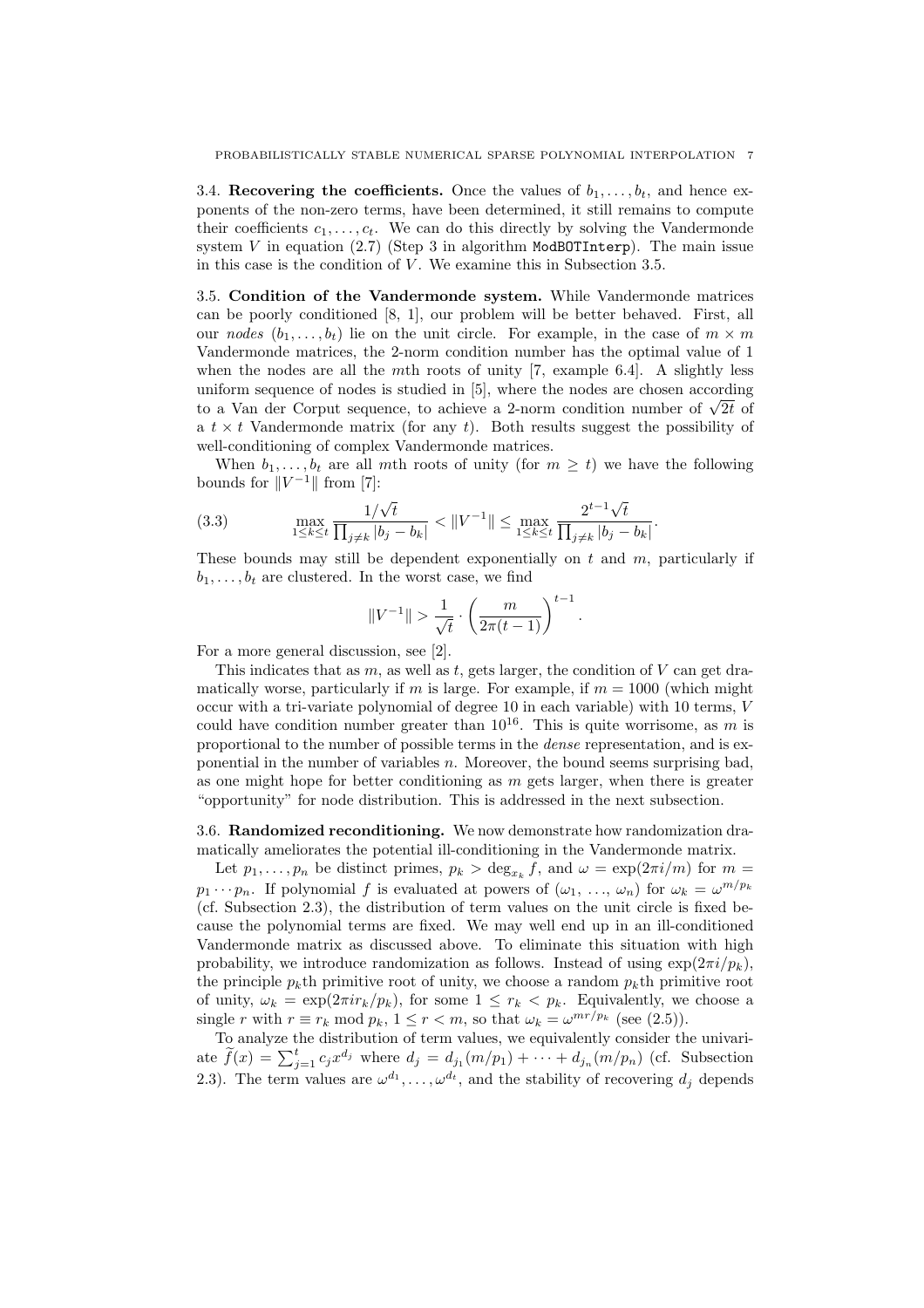on the condition of the Vandermonde matrix V with nodes  $\omega^{d_1}, \ldots, \omega^{d_t}$ , which is inversely related to the product of  $|\omega^{d_j} - \omega^{d_k}|$  for  $1 \leq j \leq k \leq t$  described in (3.3).

For each interpolation attempt, we pick an  $r$  uniformly and randomly from  $1 \ldots m-1$ . The condition number of the new Vandermonde matrix  $\widetilde{V}$ , with nodes  $b_j = \omega^{rd_j}$  for  $1 \leq j \leq t$  is now inversely related to the differences  $|rd_j - rd_k|$  $r|d_i - d_k|$  mod m. In some sense we are multiplying each difference by a random r, hopefully minimizing the chance that there are many small differences. Once the Hankel matrix  $H_0$  is constructed, we check the conditioning, and if it is poor, we can choose another random  $r$  and repeat the process. The next theorem gives us the assurance that we never have to do this very often.

**Theorem 3.2.** Let  $p_1, \ldots, p_n > t^2/2$  be distinct primes as above, with  $m = p_1 \ldots p_t$ and  $\omega = \exp(2\pi i/m)$ . Let  $0 \leq d_1, \ldots, d_t \leq m-1$  be distinct. Suppose r is chosen uniformly and randomly from  $1, \ldots, m-1$  and let  $\widetilde{V}$  be the Vandermonde matrix on nodes  $b_i = \omega^{rd_i}$ . Then, with probability at least  $1/2$ ,

$$
\|\widetilde{V}^{-1}\|\leq \sqrt{t}\left(\frac{2t^2}{\pi}\right)^{t-1}
$$

.

Thus we eliminate the dependence upon  $m$ , and hence the dependence upon the size of the dense representation of the polynomial. However, we believe this is probably still far from optimal. Considerable cancelation might be expected in the sizes of the entries of  $V^{-1}$ , though bounding these formally seems difficult. We have conducted intensive numerical experiments which suggest that the bound (in terms of t) on the condition number (of  $H$  and  $V$ ) is much lower.

|        |     | $Sparsity(\%)$ |                             |  |                                    |        |
|--------|-----|----------------|-----------------------------|--|------------------------------------|--------|
|        |     | $\Omega$ 1     | -1                          |  | 5                                  | 10     |
|        | 101 |                | 2.2137 2.1942 3.6469 9.9189 |  |                                    | 26.974 |
|        | 211 |                | 2.2551 3.6963 6.9576 25.279 |  |                                    | 69.442 |
| Degree | 503 |                |                             |  | 2.3136 9.4414 22.311 80.068 247.65 |        |
|        | 701 | 2.2000         |                             |  | 16.363 38.664 164.16 439.31        |        |
|        |     |                |                             |  | 2.3247 29.810 72.378 481.44 765.84 |        |

Figure 4.1: Median condition number of V with randomization.

A difficult problem we have not addressed thus far is the determination of the sparsity t. While do not offer a complete solution, we note that randomization is of potential help.

Consider

$$
H_1 = \begin{bmatrix} \alpha_1 & \dots & \alpha_t \\ \vdots & \ddots & \vdots \\ \alpha_t & \dots & \alpha_{2t-1} \end{bmatrix}.
$$

The randomization appears to ensure that all leading minors of  $H_1$  are wellconditioned with high probability. This leads to a possible way to identify the sparsity t of f by simply computing  $\alpha_1, \alpha_2, \ldots$  (at a random root of unity) until the constructed  $H_1$  becomes ill-conditioned. This can be achieved efficiently with the algorithm of  $[4]$ , and with high probability should identify t.

It is shown in [12, Theorem 4] that all leading minors of  $H_1$  are non-singular with high probability, which is clearly a necessary condition for the leading minors to be well-conditioned. The proof of [12, Theorem 4] makes use of the factorization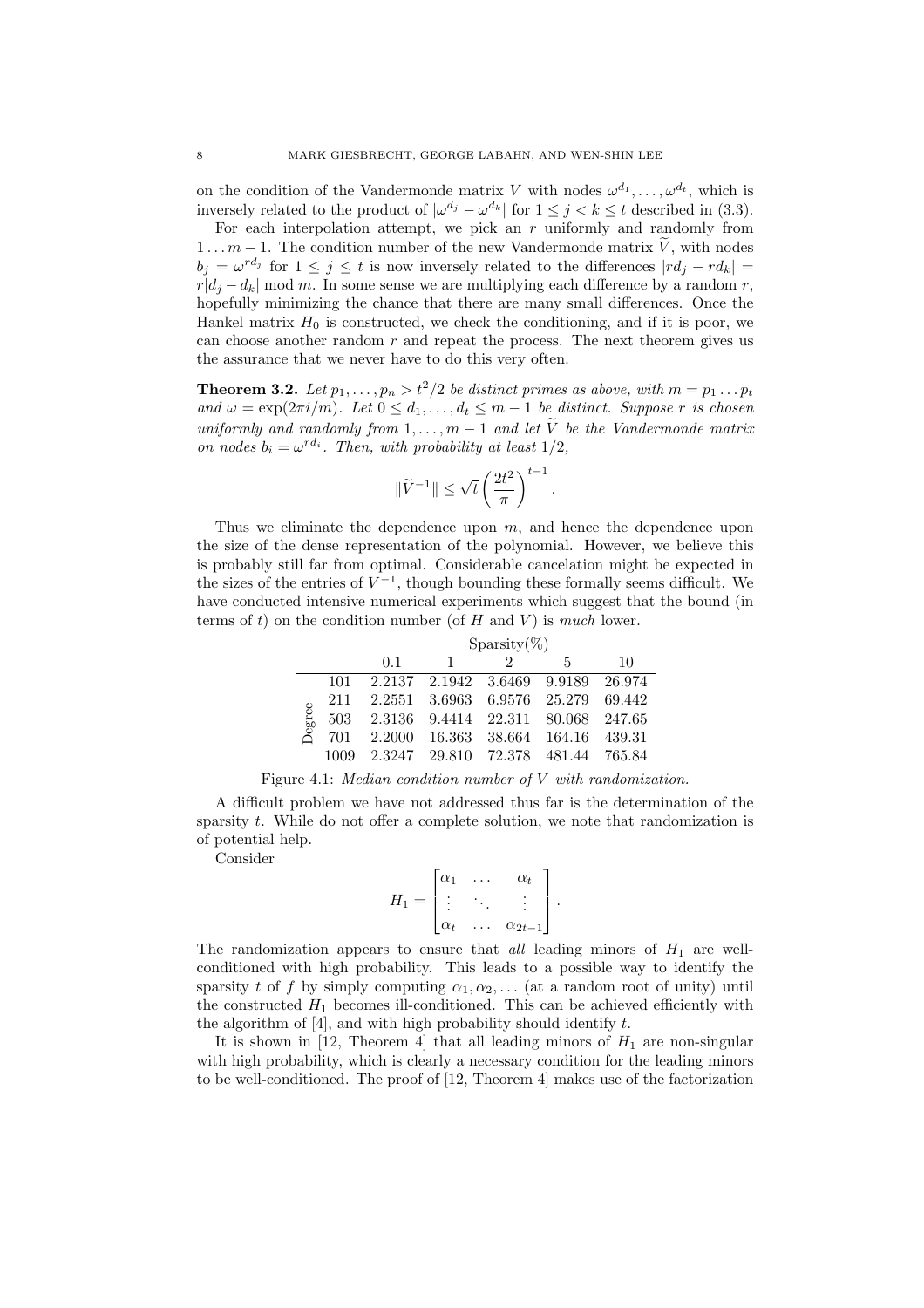of the leading  $k \times k$  minor  $H_1^{(k)}$  of  $H_1$ ,

$$
H_1^{(k)} = V^{(k)}DY(V^{(k)})^{\text{Tr}},
$$

where matrix  $V^{(k)} \in \mathbb{C}^{k \times t}$  consists of the first k rows of V and  $Y = \text{diag}(b_1, \ldots, b_t)$ . Since Theorem 3.2 can easily be generalized to the  $k \times t$  matrix  $V^{(k)}$ , a wellconditioned  $V^{(k)}$  provides an explanation for a well-conditioned  $H_1^{(k)}$ .

# 4. Experiments

We have tested our modified Ben-Or/Tiwari method. Our computational environment is the computer algebra system Maple 10 using hardware arithmetic (IEEE floating point).

Our algorithm interpolates multivariate polynomials. However, during the computation, a multivariate polynomial is regarded as a univariate polynomial on the unit circle through the (reverse) steps of the Chinese remainder algorithm (see Subsection 2.3). Therefore, we concentrate on univariate examples. Since the stability is directly dependent on the condition of the underlying Vandermonde system, we arrange our tests by the condition of this system.

### Term values evenly distributed on the unit circle

This is the best and "easiest" case, wherein the Vandermonde system is wellconditioned. We randomly generated 100 univariate polynomials, with the number of terms between 10 and 50, and roughly evenly distributed the term degrees between 0 and 1000. When the non-zero coefficients are randomly distributed between -1 and 1, the following table reveals the performance of both interpolation algorithms. Robustness is evaluated as the 2-norm distance between the interpolation result and the target polynomial. For this we list both the mean and median for the performance of the interpolation of these 100 random polynomials.

| Random noise                | l Mean                  | Median                  |
|-----------------------------|-------------------------|-------------------------|
|                             | $120505981901393e - 11$ | $133841077792715e - 11$ |
| $\pm 10^{-12} \sim 10^{-9}$ | $.581398079681344e - 9$ | $.582075115365304e - 9$ |
| $\pm 10^{-9} \sim 10^{-6}$  | $.570763804647327e - 6$ | $.569467774610552e-6$   |
| $\pm 10^{-6} \sim 10^{-3}$  | $.577975930552999e - 3$ | $.583391747553225e-3$   |

As the above table illustrates, well-conditioned Vandermonde systems give excellent interpolation results, and the amount of the input noise is proportional to the error in the output.

# Clustered term values

For a second experiment, we interpolate polynomials with terms  $x^0$ ,  $x^3$ ,  $x^6$ ,  $x^{\lfloor \frac{994}{t-2} \rfloor+6}$ ,  $x^{\lfloor \frac{2\cdot 994}{t-2} \rfloor+6}$ , ...,  $x^{\lfloor \frac{(t-3)\cdot 994}{t-2} \rfloor+6}$  at powers of  $\omega = \exp(2\pi/1000)$ , in which terms  $x^0$ ,  $x^3$ , and  $x^6$  are close to each other while the remaining terms are relatively evenly distributed.

In our test, we encounter a (numerically) singular system when the (random) noise is in the range of  $\pm 10^{-9} \sim 10^{-6}$ . We list the mean and median of all the non-singular results. We also note that 11 of the 99 non-singular results are of distance less or around .0001 from the target polynomial.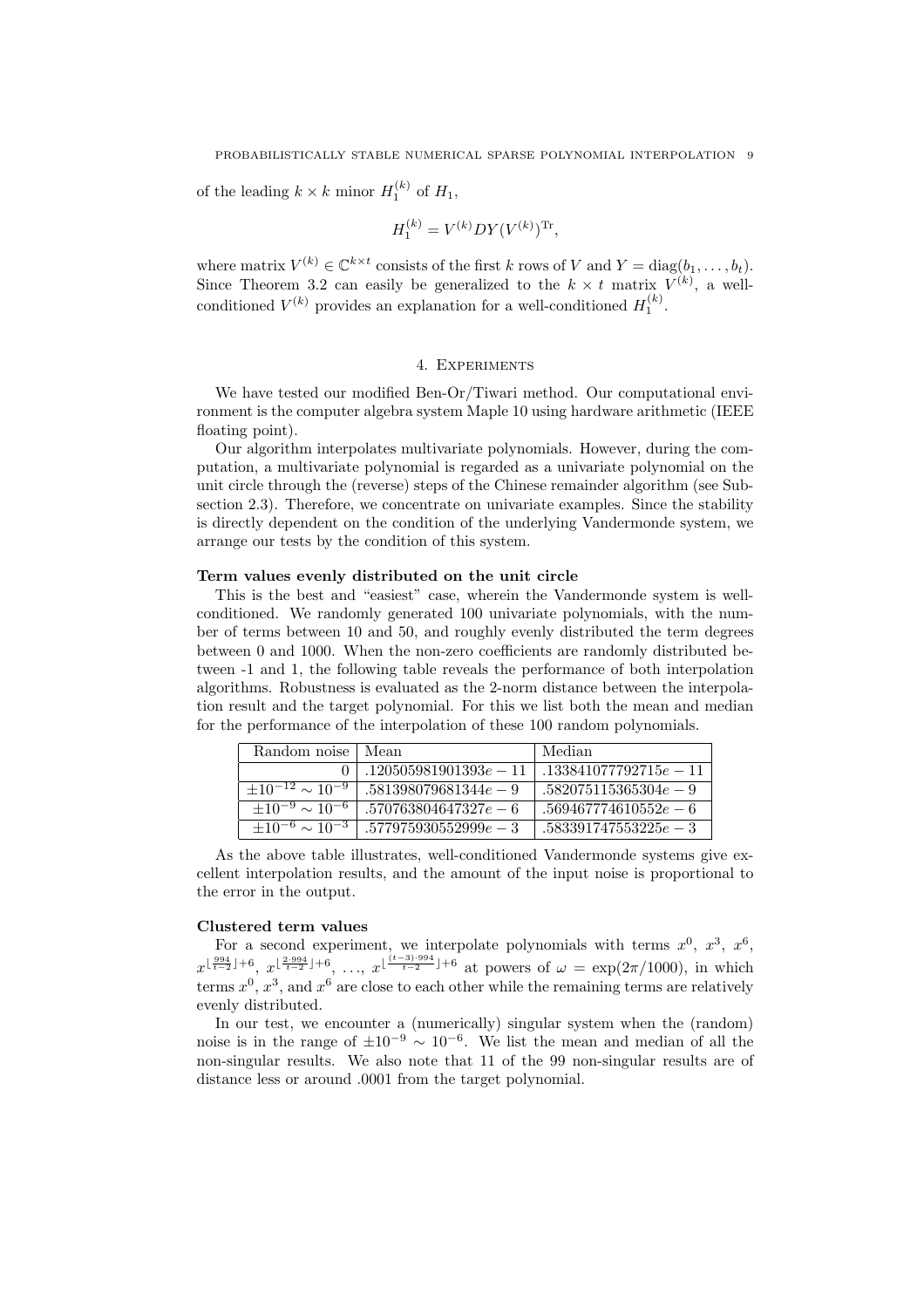| Random noise                | Mean                    | Median                  |
|-----------------------------|-------------------------|-------------------------|
|                             | $.136907950785253e - 9$ | $.101038098751213e - 9$ |
| $\pm 10^{-12} \sim 10^{-9}$ | $.118191438770386e-6$   | $.700404450937545e - 7$ |
| $\pm 10^{-9} \sim 10^{-6}$  | .713728504313218        | .641238385320081        |
| $\pm 10^{-6} \sim 10^{-3}$  | .843675339146120        | .754345867272459        |

In this experiment, good interpolation results may still be obtained for Vandermonde systems with a few nodes clustered on the unit circle. However, such results tend to be very sensitive to noise.

# Effective randomization to ameliorate term value accumulation

In our third set of tests we consider the effect of randomization to improve the numerical conditioning of the interpolation problems. Here we consider polynomial interpolation associated with a Vandermonde system with 3 terms clustered. That is, the 100 random univariate polynomials, with the number of terms between 10 and 50, all have terms  $x^0$ , x, and  $x^2$ . All other remaining term are roughly evenly distributed the term degrees between 3 and 1000.

We interpolate the polynomial at powers of  $\exp(2\pi i/1009)$ . As the following table shows, the clustering greatly affects the effectiveness of both interpolation algorithms.

| Random noise   Mean |                                           | Median |
|---------------------|-------------------------------------------|--------|
|                     | $0   92.8019727202980   73.4823536193264$ |        |

However, after randomization, that is, instead of interpolating at powers of  $\omega =$  $\exp(2\pi i/1009)$ , we interpolate at powers of  $\omega = \exp(2\pi i/1009)$  for a random  $r \in$  $\{1, \ldots, 1008\}$ , for the same set of random polynomials, we have the following results.

| Random noise   Mean      |                      | Median                                     |
|--------------------------|----------------------|--------------------------------------------|
|                          | $0+27.9983307662379$ | $.242793778266858e-7$                      |
| $+10^{-12} \sim 10^{-9}$ |                      | $.869652877288326$   $.170781612648532e-6$ |

In addition, when the random noise belongs to  $\pm 10^{-9} \sim 10^{-6}$ , a singular system is encountered in our test, and 22 among the 99 non-singular results are of distance less than  $10^{-4}$  after randomization.

Notice that, although we do not obtain good interpolation results each time, the error at the median is generally quite good (a terribly conditioned randomization can affect the mean dramatically). In practice, upon obtaining an ill-conditioned result, we would simply re-randomize and repeat the computation. Theorem 3.2 provides assurances that we should never have to restart this many times before achieving a well-conditioned Vandermonde matrix, and hence obtain reliable results.

#### Acknowledgments

We thank Erich Kaltofen for his encouragement and comments, Bernhard Beckermann for his help (particularly on Section 4.1), and Bernard Mourrain. We would also like to thank Annie Cuyt and Brigitte Verdonk for pointing us to recent related works.

#### **REFERENCES**

- [1] B. Beckermann. The condition number of real Vandermonde, Krylov and positive definite Hankel matrices. Numeriche Mathematik, 85:553–577, 2000.
- [2] B. Beckermann, G. Golub, and G. Labahn. On the numerical condition of a generalized Hankel eigenvalue problem. submitted to Numerische Matematik, 2005.